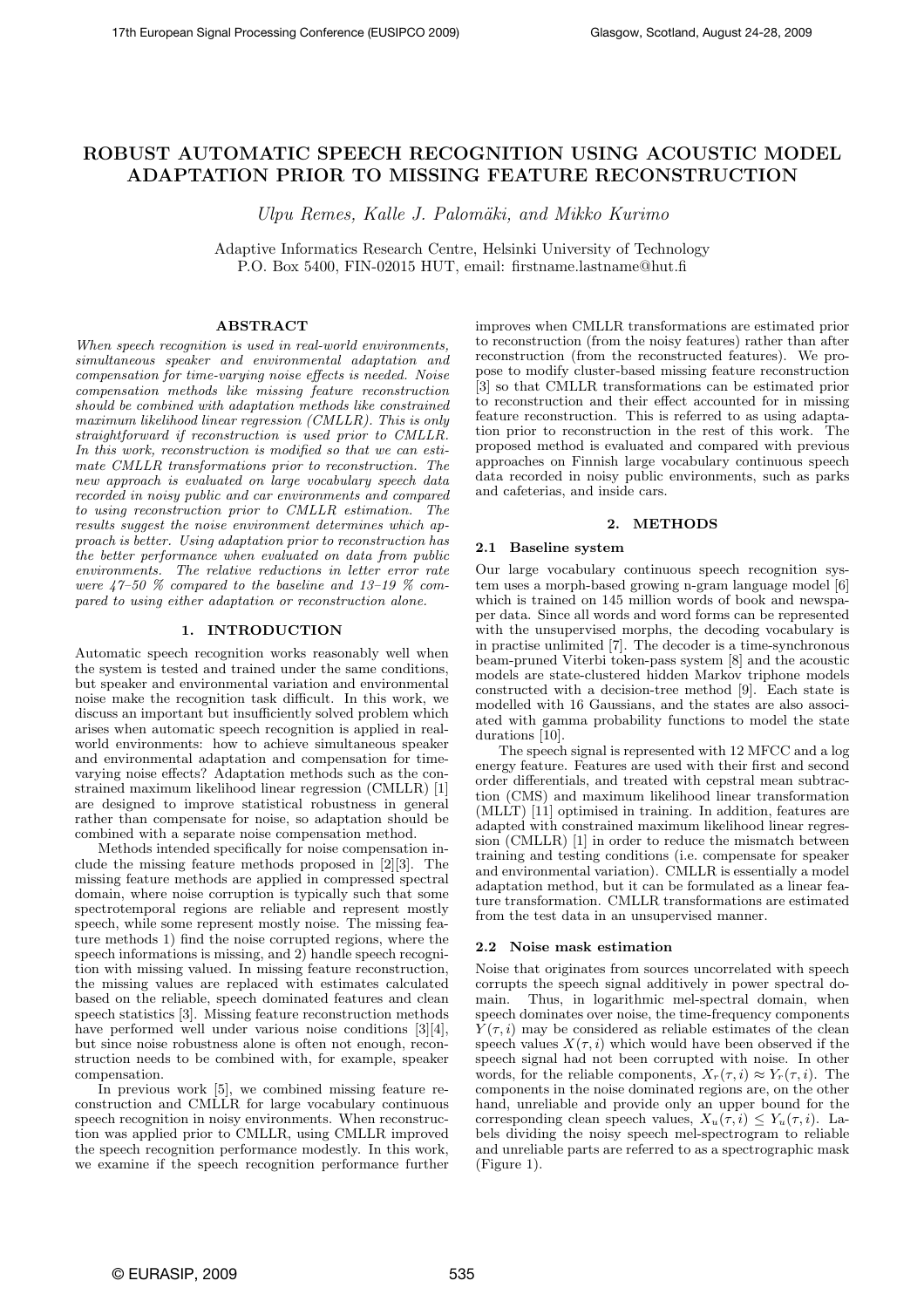

Figure 1: Logarithmic mel-spectrogram for noisy speech and an example spectrographic mask that divides the features to reliable (black) and unreliable (white) regions.

In this work, the spectrographic masks are constructed based on local signal-to-noise ratio (SNR) estimates. The estimates are derived from noise estimates that we calculate during speech pauses, which are detected using a Gaussian mixture based speech/non-speech classifier. The non-speech frames i.e. the frames  $Y(\tau)$  that have been classified as nonspeech are collected and temporally smoothed to produce the noise estimate  $N(\tau)$ . Now, time-frequency components are taken to be unreliable if their observed value  $Y(\tau, i)$  does not exceed the estimated noise power  $N(\tau, i)$  with minimum of  $\gamma$  dB. The speech/non-speech classifier and noise power estimation are described in our previous work [5]. The threshold  $\gamma = 3$  dB which has been decided based on experiments with the far recorded parameter optimisation data (see Section 3 for dataset description).

#### 2.3 Missing feature reconstruction

Recognising partially observed speech is possible if either (i) the classifier (decoder) is modified to marginalise over the missing values or (ii) data imputation is used and the features reconstructed. Classifier modification methods such as bounded marginalisation [2] have been efficient when tested with a limited vocabulary (e.g. in a connected digit recognition task) but using these methods limits the speech recogniser to operate on the log-spectral features. When data imputation is used instead, the unreliable components are replaced with estimates that correspond to clean speech. In this case, the reconstructed log-spectral features may be further processed as usual and the decoder needs not be modified (Figure 2). This is especially important in large vocabulary continuous speech recognition where the state-of-theart systems typically use various normalisation and feature transformation methods.

In this work, we use the cluster-based feature reconstruction method proposed in [3] for data imputation. Here, the log-spectral clean speech features  $X(\tau)$  are assumed independent and identically distributed according to a Gaussian mixture model (GMM)

$$
P(X) = \sum_{\nu} c(\nu) N(X; \mu(\nu), \Sigma(\nu))
$$
 (1)

where  $c(\nu)$  are the component weights (prior probabilities),  $\mu(\nu)$  the components means and  $\Sigma(\nu)$  the covariance matrices. Reconstructed values for the unreliable feature components are chosen so that the reconstructed feature maximises the likelihood of the clean speech model but does not exceed the observed values  $Y_u$ . The bounded MAP estimate for the unreliable values is given as

$$
\hat{X}_u = \arg\max_{X_u} P(X_u | X_r, X_u \le Y_u, \theta)
$$
\n(2)

where  $\theta$  are the GMM parameters from Equation (1). If the  $\Sigma(\nu)$  here are diagonal, Equation (2) can be solved analytically. In this work, however, we use full covariance matrices, and to calculate the bounded MAP estimate, we iterate over the frequency channels  $i$  as proposed in [3]:

1. Initialize 
$$
\hat{X}(i) = Y(i) \ \forall \ i
$$

2. Repeat until  $\hat{X}$  is converged: for each  $X(k) \in X_u$ 

$$
\hat{X}(k) = \arg \max_{X(k)} P(X(k)|X(i) = \hat{X}(i) \,\forall \, i \neq k, \theta) \tag{3}
$$

$$
\hat{X}(k) = \min\{\hat{X}(k), Y(k)\} \qquad (4)
$$

The clean speech model used in this work is a 5-component GMM trained with 96-minute extract from the SPEECON training set described in Section 3. The clusters and distribution parameters are jointly estimated using the expectationmaximisation (EM) algorithm in the GMMBAYES Matlab Toolbox [12].

## 2.4 Motivation

The missing feature methods could be a solution for speech recognition especially in changing and unpredictable noise conditions since they make minimal assumptions about the noise and do not utilise noise estimates. In this work, a simple noise estimate is used in spectrographic mask estimation, but if the mask was estimated based on e.g. perceptual criteria, as suggested in [13], noise estimation would be unnecessary. Common approaches to handling the missing features in speech recognition include missing feature reconstruction and bounded marginalisation. Bounded marginalisation as defined in [2] limits the recogniser to use log-spectral features and operate under the assumption that frequency channels are uncorrelated. As these limitations are not well-suited for HMM-based large vocabulary speech recognition, we choose to use reconstruction instead.

There is one problem particular to the reconstruction approach: while reconstructing the features reduces noise interference, it also produces artefacts in the observed features. Now, although the net effect from the reduced interference and increased artefacts remains positive on speech recognition performance, the effects on speaker and environmental adaptation may be privative. In addition to the increased artefacts, since reconstruction is carried out based on a lowcomplexity speaker-independent GMM, the process is likely to remove or smooth speaker-dependent characteristics. This affects the feature statistics used for CMLLR estimation and can degrade adaptation performance, as suggested in [5]. Therefore, it appears we should look for reversing the order between reconstruction and adaptation: adaptation prior to reconstruction.

#### 2.5 Using adaptation prior to reconstruction

Adaptation was, in previous work [5], applied after reconstruction because missing feature methods operate in the log-spectral domain while adaptation is applied after the differantial features have been calculated and the features treated with DCT, CMS, and MLLT transformations as described in Section 2.1. This will be referred to as the acoustic model domain. If we wish to estimate the CMLLR transformations prior to reconstruction, the reconstruction process needs to be modified to take later adaptation into account. While the feature likelihoods are normally evaluated in the log-spectral domain as illustrated in Equation (2), the clean speech model in Equation (1) is now trained in the acoustic model domain. The noisy log-spectral features  $Y$  are transformed into the acoustic model domain and also treated with adaptation. Now, the bounded MAP estimates are solved iteratively from

$$
\hat{X}_u = \arg\max_{X_u} P(A \cdot T(X) + b \mid X_r, X_u \le Y_u, \theta')
$$
 (5)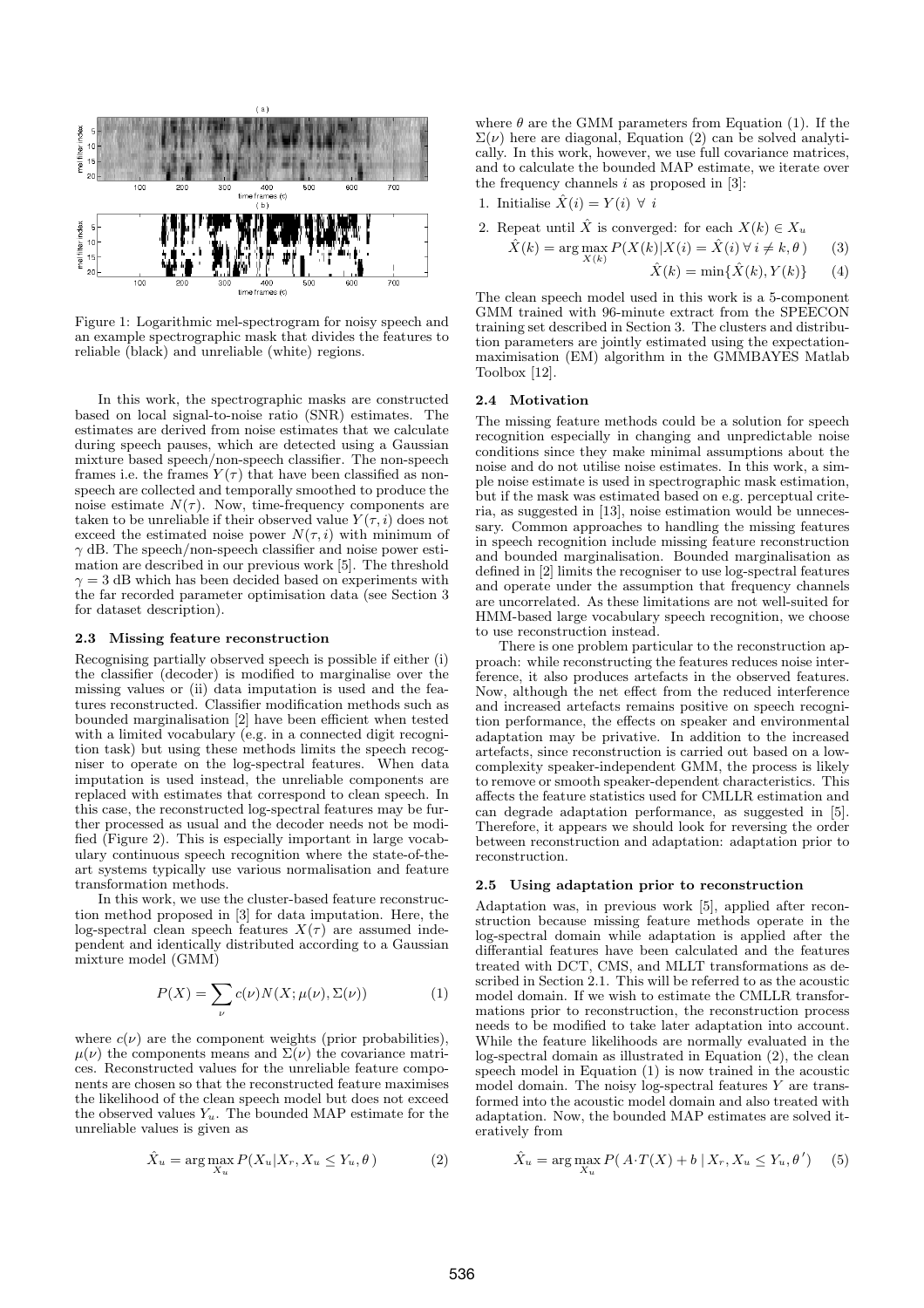

Figure 2: Feature extraction and missing feature reconstruction. After reconstruction in mel-spectral domain, the reconstructed features are processed like normal features.



Figure 3: Feature extraction when CMLLR transformations are estimated prior to missing feature reconstruction and their effect on transformed features compensated for in the reconstruction process (adaptation prior to reconstruction).

where  $X = X_r \cup X_u$  and  $T(X)$  the transformation from logspectral to acoustic model domain, matrix A and vector b are the speaker-dependent CMLLR transformation parameters, and  $\theta'$  the GMM parameters estimated in the acoustic model domain. Note that the missing values are still infilled in the log-spectral domain although the optimal values are chosen based on likelihood scores calculated after adaptation in the acoustic model domain. Thus, reconstruction has changed from finding the optimal clean speech estimates to finding the optimal clean speech estimates when it is known that a specific linear transformation will be used for adaptation later in the process. With adaptation thus compensated for, the speaker-dependent transformations estimated prior to reconstruction are applicable to the reconstructed features as such, and the feature extraction process becomes as illustrated in Figure 3.

It should be noted that when the candidate reconstructed features are propagated to the acoustic model domain for likelihood evaluation, the CMS coefficients and first and second differentials are calculated from the noisy rather than reconstructed features. This is because both CMS and differential features at time  $\tau$  are calculated based on features  $X(\tau - T) \dots X(\tau + T)$  i.e. over several frames, while reconstruction processes one frame at a time. After the features  $X(\tau-T) \dots X(\tau+T)$  have all been reconstructed in the melspectral domain, CMS and differential features for  $X(\tau)$  are recalculated from the reconstructed features. Thus, the features used for speech recognition are completely recalculated based on the reconstructed mel-spectral features.

## 3. DATA

The acoustic model is trained with data selected from the Finnish SPEECON database [14]. The 26-hour training set contains clean speech recorded with a close-talk microphone (a headset) in quiet conditions. 208 speakers, including both male and female subjects, are represented in the data. Among the utterances used for training are words, sentences and free speech. The speech/non-speech classifier required for noise estimation, on the other hand, is trained with television news data from the Finnish Broadcasting Company (YLE) as described in [5] except that the data has been artificially corrupted with babble noise to improve the classifier performance.

Also the test data used in this work is from SPEECON. The utterances used for parameter optimisation and evaluation are all read sentences recorded either a) in public places both indoors and outdoors where speech, footsteps, unspecified clatter etc. appears in the background or  $\overline{b}$  in car environments. The sentences are excerpts from Internet texts and occupy a large (unlimited) vocabulary. The 60-minute and 29-minute parameter optimisation sets for public and car environments have speech from 20 and 10 speakers, respectively, and the 94-minute and 57-minute evaluation sets have been collected from 30 and 20 speakers, respectively. The evaluation sets do not share speakers with each other, the parameter optimisation sets, or the acoustic model training data. The data is recorded in 3-minute sessions with one speaker in one environment. CMLLR transformations are estimated per session, so the system is adapted to both the speaker and the environment. The environmental differences that CMLLR can compensate for include e.g. the distance between the speaker and the microphone and static noise components.

The proposed method is tested under three conditions: we use data recorded with the headset, data recorded with a lavalier microphone, and data recorded from 0.5 m–1 m distance (microphone mounted on the rear-view mirror in car environments). The three recordings have been made simultaneously, so they have exactly the same speech contents. In the speech data recorded in public environments, SNR values estimated with the recording platform are on average 24 dB in the headset data, 14 dB in the lavalier data, and 9 dB in the far recorded data, and in the speech data recorded in car environments, 13 dB in the headset data, 5 dB in the lavalier data, and 8 dB in the far recorded data. Speech recognition performance on the headset data recorded in public environments corresponds well to performance on speech data recorded in quiet environments, whereas in the lavalier and far recorded data, both environmental noise and reverberation affect the speech signal and decrease performance.

Note that although SNR estimates are higher for the data recorded in public environments, the dynamic noise scene is rather challenging for the conventional noise compensation methods. The car engine noise is more static and concentrated on low-frequencies. Note how in car environments, the average SNR in far recorded data is higher than in lavalier data even if the lavalier microphone is positioned closer to the speaker. This is likely because the lavalier microphone picks the low-pass component from the car engine noise more strongly than the far microphone (which is in the rear-view mirror). Low-pass noise decreases SNR but does not mask important speech frequency regions. Therefore it has a small effect on the actual speech recognition performance.

# 4. RESULTS

We examine how speech recognition performance changes when cluster-based missing feature reconstruction and adaptation with constrained maximum likelihood linear regression (CMLLR) are used in a noisy speech recognition task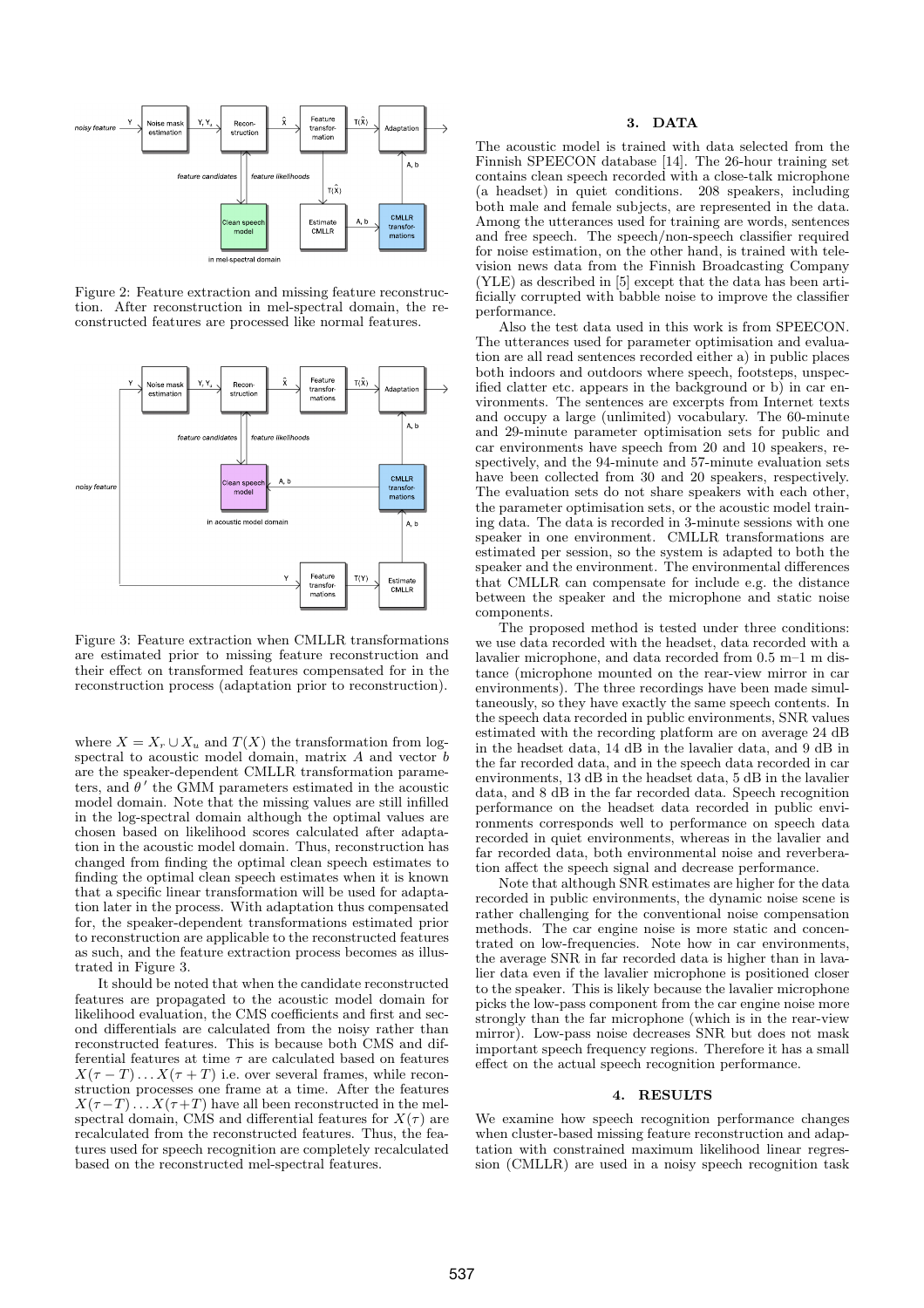Table 1: Public environments. Speech recognition results over the evaluation data recorded in noisy public environments such as parks and cafeterias. The headset data (H) is practically clean speech with average SNR 24 dB, while the lavalier (L) and far recorded (F) data are noisy speech with average SNR 14 dB and 9 dB, respectively. The best results obtained in each condition are underlined.

|            |                              | H    | Τ.   | F    |
|------------|------------------------------|------|------|------|
| <b>WER</b> | (a) BASELINE                 | 13.8 | 43.8 | 67.6 |
|            | $(b)$ ADA                    | 12.3 | 28.8 | 44.9 |
|            | $(c)$ REC                    | 14.1 | 30.5 | 46.8 |
|            | (d) $REC \rightarrow ADA$    | 12.9 | 27.2 | 41.2 |
|            | (e) $ADA \rightarrow REC$    | 12.5 | 25.7 | 39.1 |
|            |                              |      |      |      |
| LER.       |                              | H    | L    | F    |
|            | (a) BASELINE                 | 3.4  | 22.1 | 34.6 |
|            | $(b)$ ADA                    | 2.7  | 12.7 | 22.0 |
|            | REC<br>(c)                   | 3.4  | 13.6 | 22.2 |
|            | (d) $REC \rightarrow ADA$    | 3.0  | 11.7 | 20.4 |
|            | $ADA \rightarrow REC$<br>(e) | 2.8  | 11.0 | 18.3 |
|            |                              |      |      |      |

Table 2: Car environments. Speech recognition results over the evaluation data recorded in cars. The headset data (H) has average SNR 13 dB, the lavalier data (L) average SNR 5 dB and the far recorded data (F) average SNR 8 dB. The far microphone has been in the rear-view mirror, where the engine noise is not as loud as in the lavalier position. The best results obtained in each condition are underlined.

|            |                              | Н    | L    | F    |
|------------|------------------------------|------|------|------|
| <b>WER</b> | <b>BASELINE</b><br>(a)       | 14.7 | 51.5 | 95.7 |
|            | $(b)$ ADA                    | 10.7 | 24.7 | 72.1 |
|            | REC<br>(c)                   | 13.9 | 40.9 | 68.4 |
|            | (d) $REC \rightarrow ADA$    | 10.8 | 23.7 | 51.9 |
|            | (e) $ADA \rightarrow REC$    | 11.3 | 28.2 | 63.2 |
|            |                              |      |      |      |
| <b>LER</b> |                              | H    | L    | F    |
|            | (a) BASELINE                 | 4.2  | 33.7 | 60.1 |
|            | $(b)$ ADA                    | 2.5  | 11.5 | 42.7 |
|            | REC<br>(c)                   | 3.7  | 23.3 | 38.6 |
|            | $REC \rightarrow ADA$<br>(d) | 2.5  | 10.6 | 33.5 |
|            | $ADA \rightarrow REC$<br>(e) | 2.7  | 13.5 | 37.2 |

with large vocabulary continuous speech data. Speech recognition performance is evaluated with the following systems: (a) baseline system without adaptation, (b) baseline system with adaptation, (c) missing feature reconstruction without adaptation, (d) missing feature reconstruction prior to adaptation, (e) adaptation prior to missing feature reconstruction as proposed in Section 2.5. The results for speech recorded in noisy public environments are given in Table 1 and the results for speech recorded in car environments in Table 2. Since the words in Finnish are often long and consist of several morphemes, speech recognition performance is measured primarily in letter error rate (LER). In this work, also the word error rates (WER) are reported, but system comparisons are based on the letter error rates. Statistical significance is tested using the Wilcoxon signed rank test with significance level  $p = 0.05$ . This test is used for all pairwise system comparisons in this work.

The results in Tables 1 and 2 indicate that adaptation (b) improves speech recognition performance in all test conditions. Reconstruction (c) improves the results when applied on noisy data i.e. in all test conditions excluding the headset data from public environments. The improvements from baseline (a) are statistically significant ( $p < 0.05$ ). The best results with the headset data in both public and car environments were obtained with the baseline system with adaptation (b). With the speech data from public environments, the best results with lavalier and far recorded data were obtained with the system using adaptation prior to reconstruction (e), and with the speech data from car environments, the best results with lavalier and far recorded data were obtained with the system using reconstruction prior to adaptation (d).

#### 5. DISCUSSION

CMLLR adaptation (b) and missing feature reconstruction (c) significantly improve the speech recognition results over the noisy, lavalier and far recorded data from public environments (Table 1). When adaptation and reconstruction are used together (results (d) and results (e) in Table 1), the system performance further improves. The best results are obtained when adaptation is used prior to reconstruction (e). This confirms the hypothesis suggested in our previous work [5], where missing feature reconstruction and CMLLR were also tested in noisy public environments, but reconstruction was only used prior to adaptation. However, the situation changes in car environments (Table 2). For the lavalier and far recorded data, the best results are obtained when reconstruction is used prior to adaptation. To understand why the results are different in the two environments, we shall discuss in detail the results from using adaptation prior to reconstruction (e) and reconstruction prior to adaptation (d).

#### 5.1 Adaptation prior to reconstruction

Using adaptation prior to reconstruction means that the CM-LLR transformations are estimated from the noisy rather than reconstructed features. In public environments, the noise interference is typically not static and contains noise events such as footsteps or car passing the scene. CMLLR transformations, on the other hand, are estimated over several sentences and cannot compensate for dynamic effects. Thus, even if the transformations are estimated from noisy features, they are likely to compensate mostly for speaker variation and other mismatched static elements such as the microphone position. Reconstruction and the CMLLR transformations estimated prior to reconstruction compensate for different elements in the acoustic scene, so using reconstruction after adaptation (e) improves the results from adaptation (b) as indicated in Table 1. The difference is statistically significant ( $p < 0.05$ ).

The results are different when we use adaptation prior to reconstruction in car environments (Table 2). Evaluated on the lavalier data, adaptation (b) gives better results than adaptation prior to reconstruction (e)  $(p < 0.05)$ . Since the car engine noise is quite static, adaptation can compensate for the noise, and reconstruction is not necessary. The relative error reduction from adaptation (b) alone is